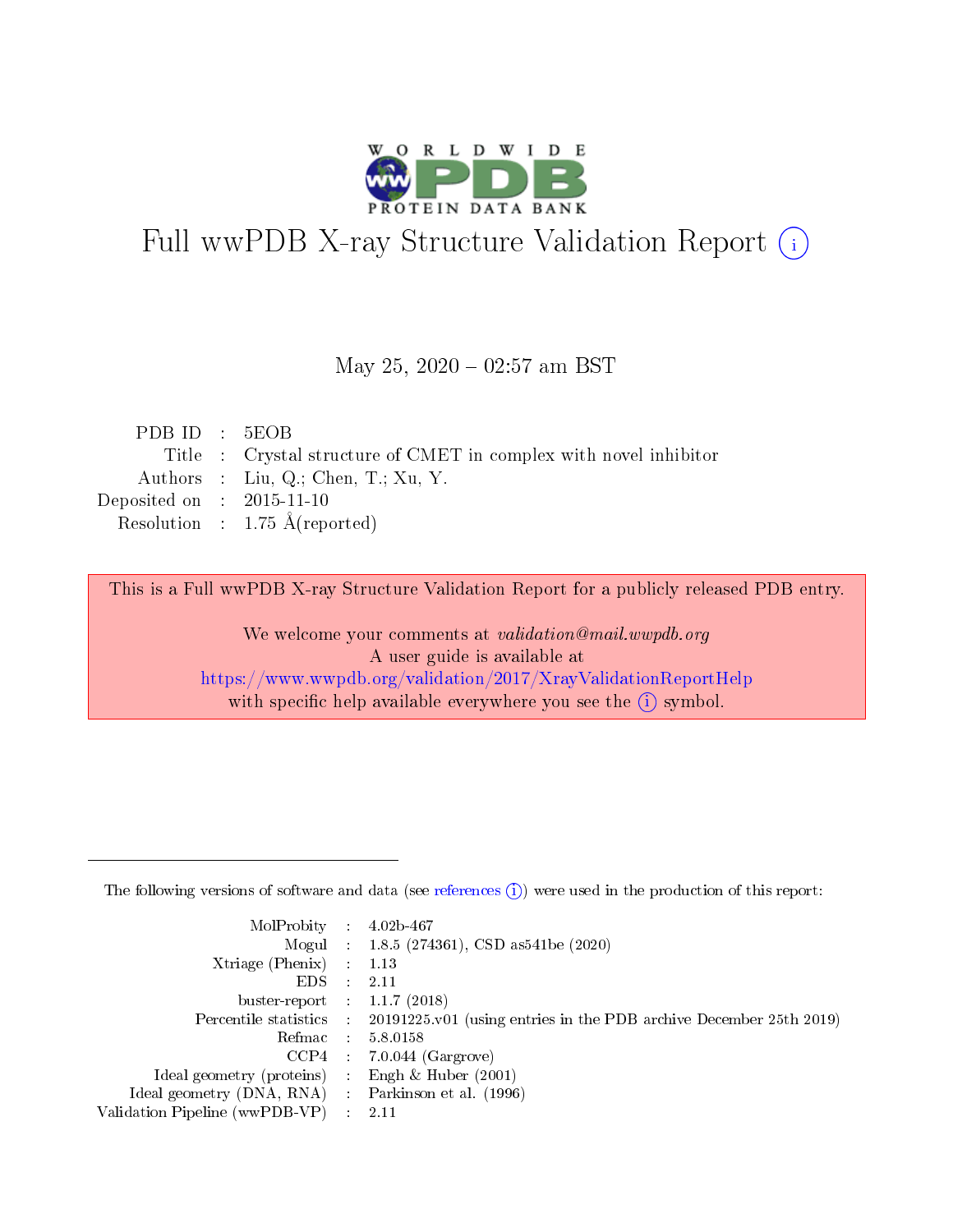# 1 [O](https://www.wwpdb.org/validation/2017/XrayValidationReportHelp#overall_quality)verall quality at a glance  $(i)$

The following experimental techniques were used to determine the structure: X-RAY DIFFRACTION

The reported resolution of this entry is 1.75 Å.

Percentile scores (ranging between 0-100) for global validation metrics of the entry are shown in the following graphic. The table shows the number of entries on which the scores are based.



| Metric                | Whole archive<br>$(\#\text{Entries})$ | Similar resolution<br>(#Entries, resolution range(Å)) |
|-----------------------|---------------------------------------|-------------------------------------------------------|
| $R_{free}$            | 130704                                | 2340 (1.76-1.76)                                      |
| Clashscore            | 141614                                | $2466$ $(1.76-1.76)$                                  |
| Ramachandran outliers | 138981                                | $2437(1.76-1.76)$                                     |
| Sidechain outliers    | 138945                                | $2437(1.76-1.76)$                                     |
| RSRZ outliers         | 127900                                | 2298 (1.76-1.76)                                      |

The table below summarises the geometric issues observed across the polymeric chains and their fit to the electron density. The red, orange, yellow and green segments on the lower bar indicate the fraction of residues that contain outliers for  $>=3, 2, 1$  and 0 types of geometric quality criteria respectively. A grey segment represents the fraction of residues that are not modelled. The numeric value for each fraction is indicated below the corresponding segment, with a dot representing fractions  $\epsilon=5\%$  The upper red bar (where present) indicates the fraction of residues that have poor fit to the electron density. The numeric value is given above the bar.

| Mol           | hain | Length       | Quality of chain |    |     |
|---------------|------|--------------|------------------|----|-----|
|               |      |              | 9%               |    |     |
| <u>. на п</u> | . .  | 91 O<br>تللا | 84%              | 5% | 10% |

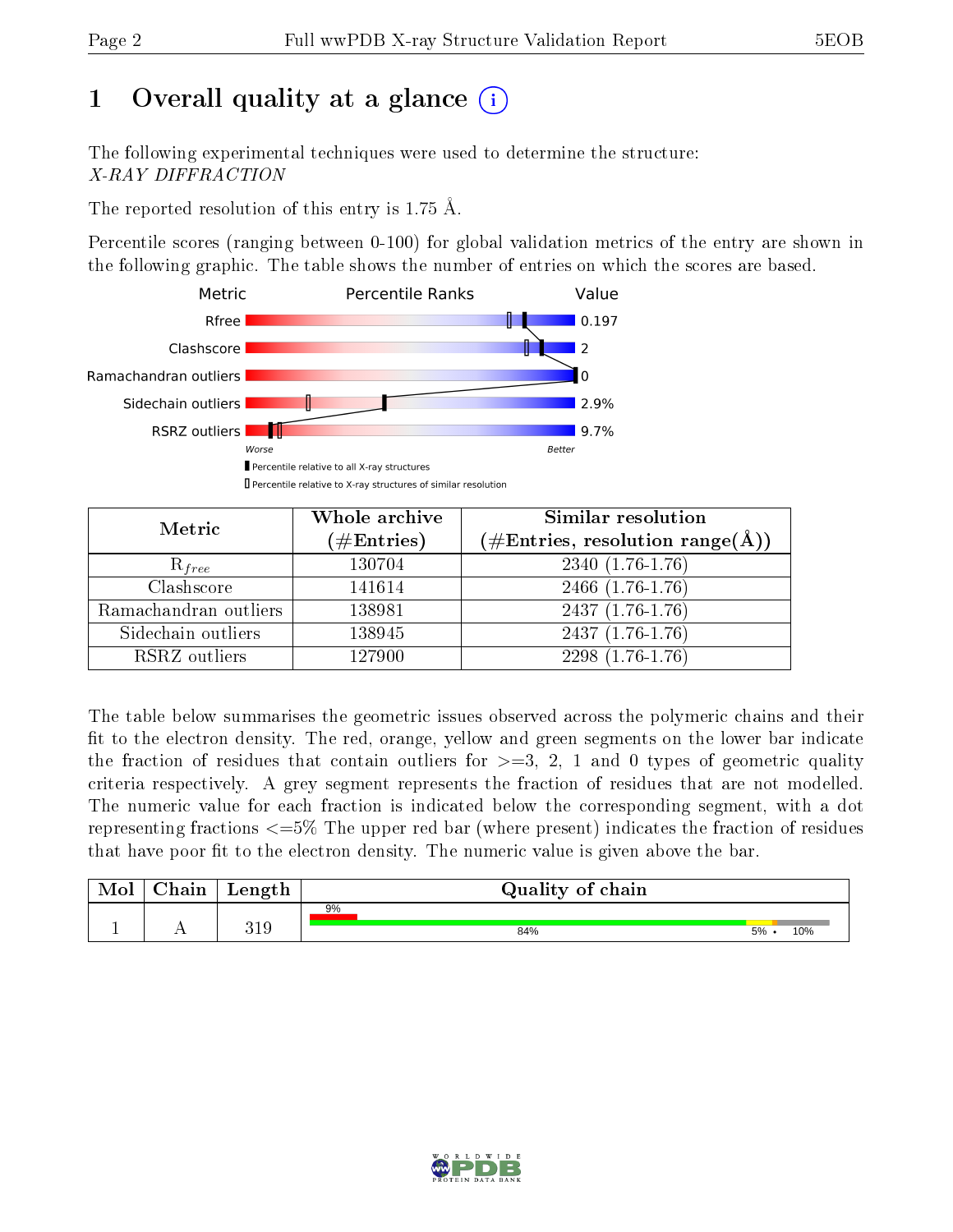# 2 Entry composition  $\left( \cdot \right)$

There are 3 unique types of molecules in this entry. The entry contains 2408 atoms, of which 0 are hydrogens and 0 are deuteriums.

In the tables below, the ZeroOcc column contains the number of atoms modelled with zero occupancy, the AltConf column contains the number of residues with at least one atom in alternate conformation and the Trace column contains the number of residues modelled with at most 2 atoms.

Molecule 1 is a protein called Hepatocyte growth factor receptor.

| Mol | Chain | Residues | $\rm{Atoms}$            |      |     |     |   | ZeroOcc | $\mid$ AltConf $\mid$ | $\mid$ Trace $\mid$ |
|-----|-------|----------|-------------------------|------|-----|-----|---|---------|-----------------------|---------------------|
|     |       | 288      | $\rm Total$<br>$2260\,$ | .460 | 382 | 403 | ∼ |         |                       |                     |

There are 10 discrepancies between the modelled and reference sequences:

| Chain | Residue | Modelled   | Actual | Comment               | Reference         |
|-------|---------|------------|--------|-----------------------|-------------------|
| А     | 1028    | MET        |        | initiating methionine | <b>UNP P08581</b> |
| А     | 1029    | <b>GLY</b> |        | expression tag        | <b>UNP P08581</b> |
| А     | 1030    | <b>SER</b> |        | expression tag        | <b>UNP P08581</b> |
| А     | 1031    | <b>SER</b> |        | expression tag        | <b>UNP P08581</b> |
| A     | 1032    | <b>HIS</b> |        | expression tag        | <b>UNP P08581</b> |
| A     | 1033    | <b>HIS</b> |        | expression tag        | <b>UNP P08581</b> |
| А     | 1034    | HIS        |        | expression tag        | <b>UNP P08581</b> |
| А     | 1035    | <b>HIS</b> |        | expression tag        | <b>UNP P08581</b> |
| А     | 1036    | HIS        |        | expression tag        | <b>UNP P08581</b> |
|       | 1037    | HIS        |        | expression tag        | <b>UNP P08581</b> |

• Molecule 2 is 6-[bis(fluoranyl)-[6-(4-fluorophenyl)-[1,2,4]triazolo[4,3-b][1,2,4]triazin-3-yl]met hyl]quinoline (three-letter code: 5QQ) (formula:  $C_{20}H_{11}F_3N_6$ ).

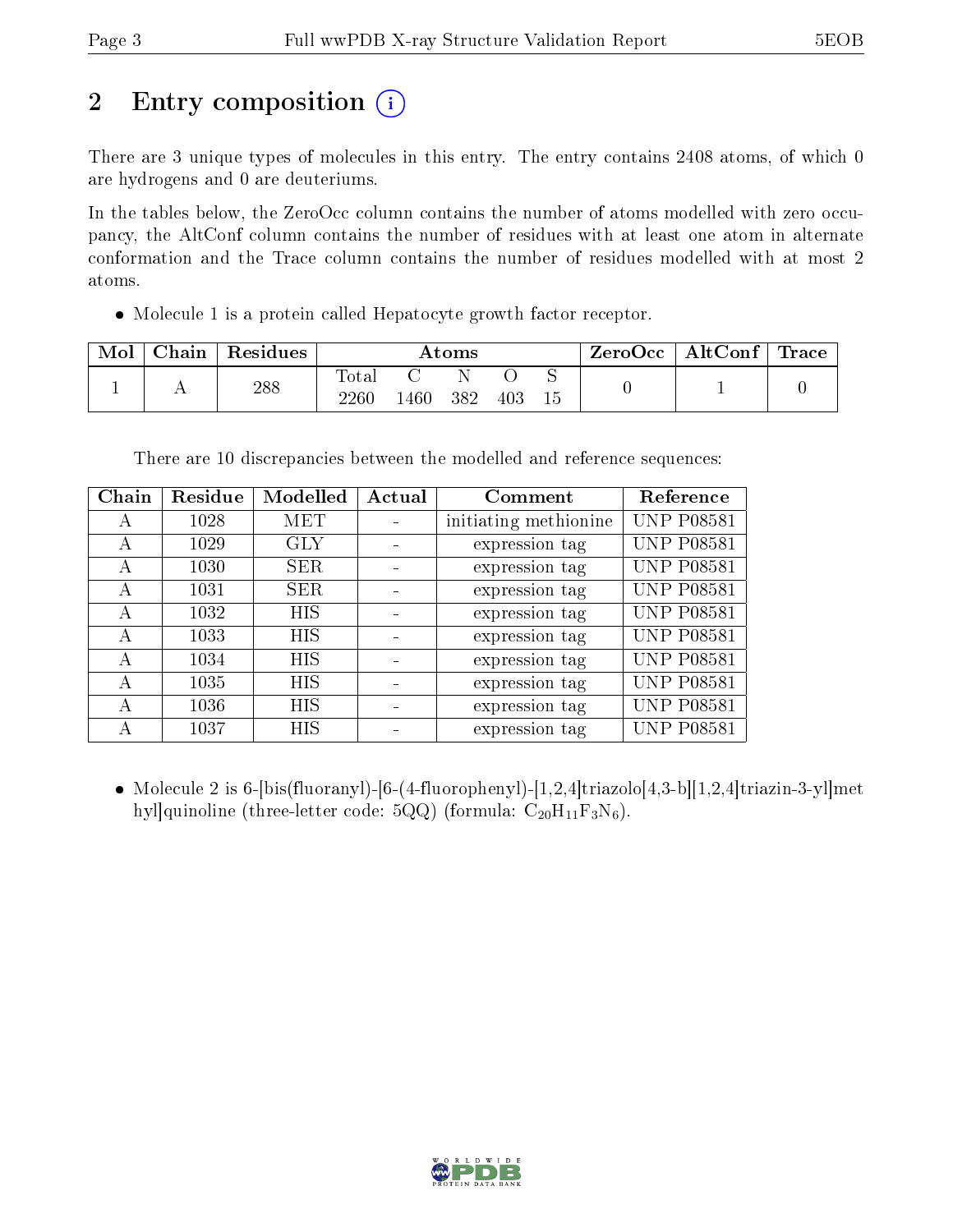

| Mol | Chain   Residues | Atoms                                                               |     |  | $ZeroOcc \mid AltConf$ |  |
|-----|------------------|---------------------------------------------------------------------|-----|--|------------------------|--|
|     |                  | $\begin{array}{ccc} \text{Total} & \text{C} & \text{F} \end{array}$ | 20. |  |                        |  |

• Molecule 3 is water.

|  | $Mol$   Chain   Residues | Atoms        | $ZeroOcc \mid AltConf$ |  |
|--|--------------------------|--------------|------------------------|--|
|  |                          | Total<br>119 |                        |  |

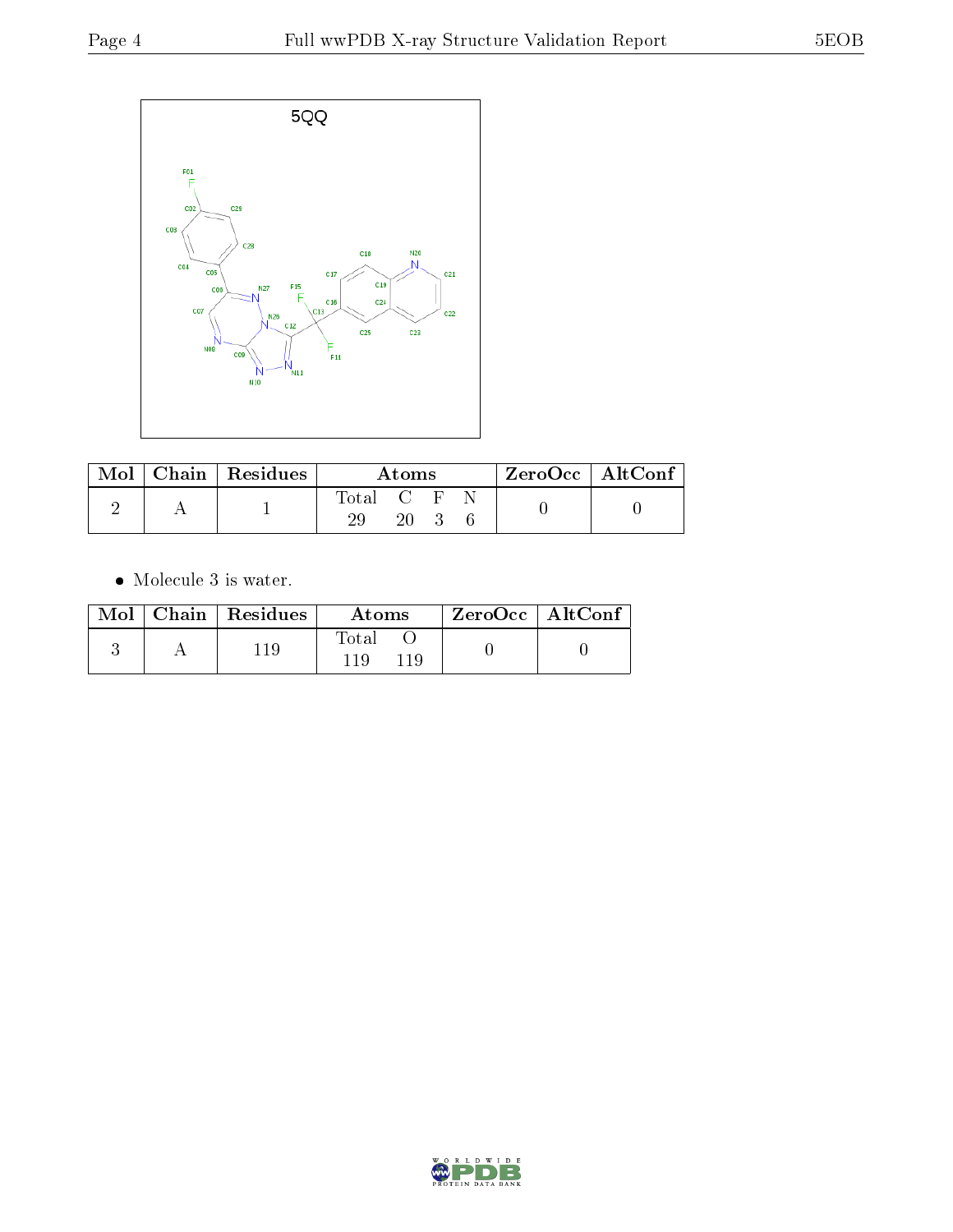## 3 Residue-property plots  $(i)$

These plots are drawn for all protein, RNA and DNA chains in the entry. The first graphic for a chain summarises the proportions of the various outlier classes displayed in the second graphic. The second graphic shows the sequence view annotated by issues in geometry and electron density. Residues are color-coded according to the number of geometric quality criteria for which they contain at least one outlier: green  $= 0$ , yellow  $= 1$ , orange  $= 2$  and red  $= 3$  or more. A red dot above a residue indicates a poor fit to the electron density (RSRZ  $> 2$ ). Stretches of 2 or more consecutive residues without any outlier are shown as a green connector. Residues present in the sample, but not in the model, are shown in grey.

• Molecule 1: Hepatocyte growth factor receptor



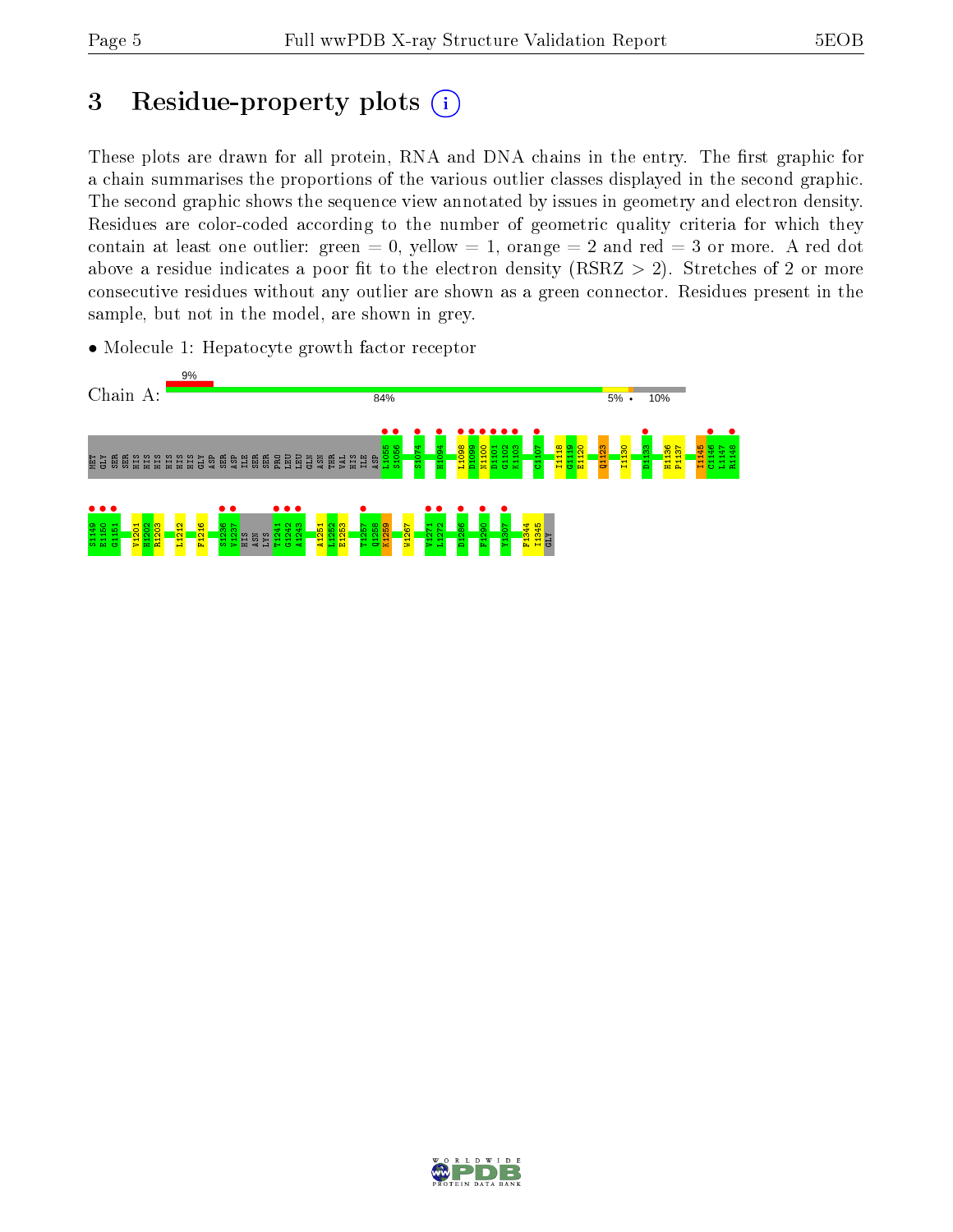## 4 Data and refinement statistics  $(i)$

| Property                                                             | Value                                           | Source     |
|----------------------------------------------------------------------|-------------------------------------------------|------------|
| $\overline{S}$ pace group                                            | P 1 21 1                                        | Depositor  |
| Cell constants                                                       | $43.39\text{\AA}$<br>37.88Å<br>86.08Å           |            |
| a, b, c, $\alpha$ , $\beta$ , $\gamma$                               | $90.00^\circ$<br>$92.68^\circ$<br>$90.00^\circ$ | Depositor  |
| Resolution $(A)$                                                     | $-1.75$<br>23.91                                | Depositor  |
|                                                                      | 23.92<br>1.75<br>$\equiv$                       | <b>EDS</b> |
| % Data completeness                                                  | 94.1 (23.91-1.75)                               | Depositor  |
| (in resolution range)                                                | $98.1(23.92-1.75)$                              | <b>EDS</b> |
| $R_{merge}$                                                          | 0.06                                            | Depositor  |
| $\mathrm{R}_{sym}$                                                   | (Not available)                                 | Depositor  |
| $\sqrt{I/\sigma(I)} > 1$                                             | 2.86 (at $1.75\text{\AA}$ )                     | Xtriage    |
| Refinement program                                                   | PHENIX (phenix.refine: 1.8.2 1309)              | Depositor  |
|                                                                      | $\overline{0.173}$ ,<br>$\overline{0.197}$      | Depositor  |
| $R, R_{free}$                                                        | 0.173<br>0.197<br>$\overline{\phantom{a}}$      | DCC        |
| $\mathcal{R}_{free}$ test set                                        | 836 reflections $(3.00\%)$                      | wwPDB-VP   |
| Wilson B-factor $(A^2)$                                              | 17.2                                            | Xtriage    |
| Anisotropy                                                           | 0.396                                           | Xtriage    |
| Bulk solvent $k_{sol}(e/\mathring{A}^3)$ , $B_{sol}(\mathring{A}^2)$ | $0.47$ , 72.9                                   | <b>EDS</b> |
| L-test for twinning <sup>2</sup>                                     | $< L >$ = 0.49, $< L2$ = 0.33                   | Xtriage    |
| Estimated twinning fraction                                          | $0.042$ for h,-k,-l                             | Xtriage    |
| $F_o, F_c$ correlation                                               | 0.95                                            | <b>EDS</b> |
| Total number of atoms                                                | 2408                                            | wwPDB-VP   |
| Average B, all atoms $(A^2)$                                         | 19.0                                            | wwPDB-VP   |

Xtriage's analysis on translational NCS is as follows: The largest off-origin peak in the Patterson function is  $11.01\%$  of the height of the origin peak. No significant pseudotranslation is detected.

<sup>&</sup>lt;sup>2</sup>Theoretical values of  $\langle |L| \rangle$ ,  $\langle L^2 \rangle$  for acentric reflections are 0.5, 0.333 respectively for untwinned datasets, and 0.375, 0.2 for perfectly twinned datasets.



<span id="page-5-1"></span><span id="page-5-0"></span><sup>1</sup> Intensities estimated from amplitudes.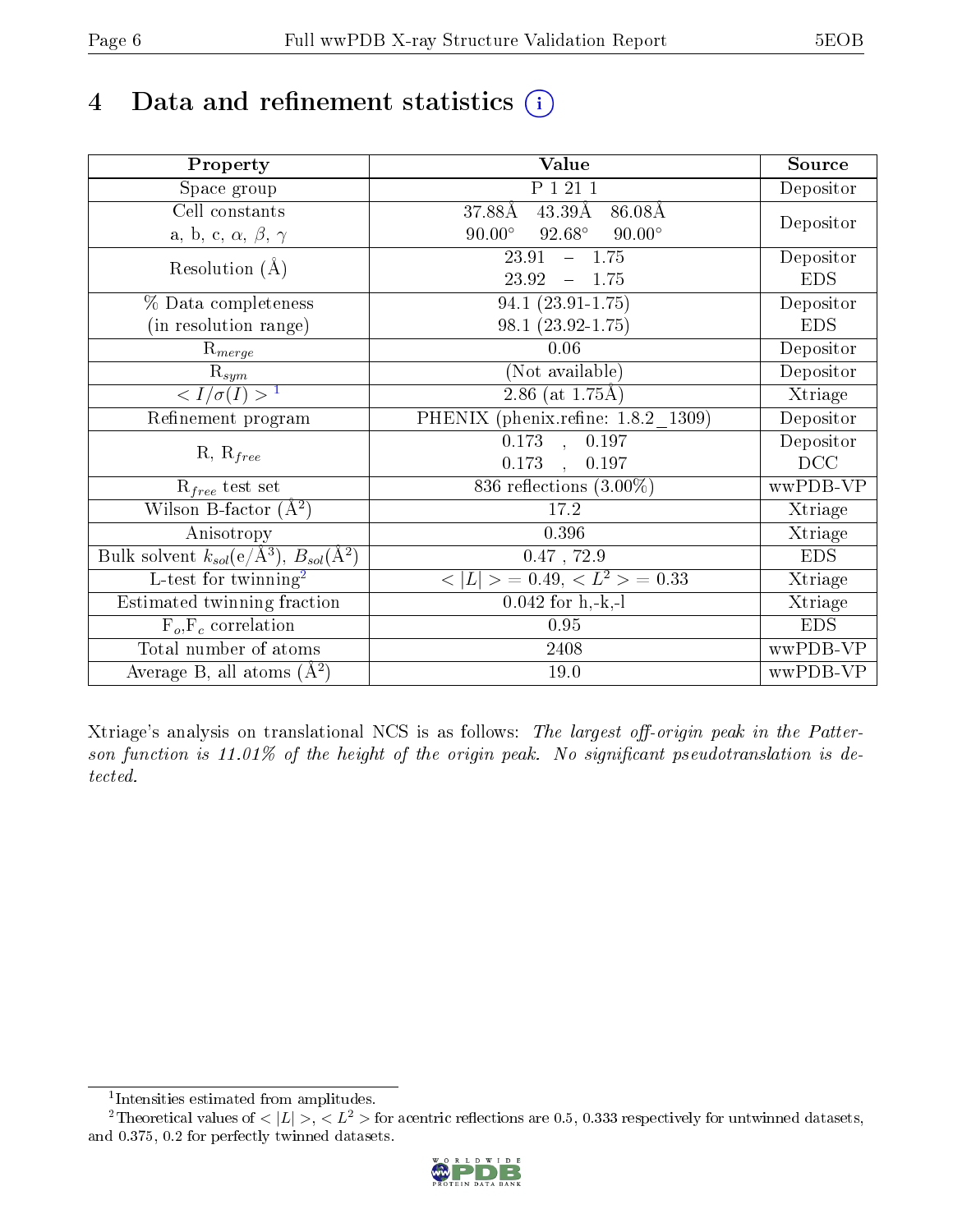# 5 Model quality  $(i)$

### 5.1 Standard geometry (i)

Bond lengths and bond angles in the following residue types are not validated in this section: 5QQ

The Z score for a bond length (or angle) is the number of standard deviations the observed value is removed from the expected value. A bond length (or angle) with  $|Z| > 5$  is considered an outlier worth inspection. RMSZ is the root-mean-square of all Z scores of the bond lengths (or angles).

| $Mol$   Chain |      | Bond lengths                    | Bond angles |                                                                    |  |
|---------------|------|---------------------------------|-------------|--------------------------------------------------------------------|--|
|               |      | RMSZ $ #Z  > 5$ RMSZ $ #Z  > 5$ |             |                                                                    |  |
|               | 0.35 | 0/2317                          | 0.53        | $\begin{array}{c} \begin{array}{c} \end{array} \end{array}$ 0/3141 |  |

There are no bond length outliers.

There are no bond angle outliers.

There are no chirality outliers.

There are no planarity outliers.

### 5.2 Too-close contacts  $(i)$

In the following table, the Non-H and H(model) columns list the number of non-hydrogen atoms and hydrogen atoms in the chain respectively. The H(added) column lists the number of hydrogen atoms added and optimized by MolProbity. The Clashes column lists the number of clashes within the asymmetric unit, whereas Symm-Clashes lists symmetry related clashes.

| $\text{Mol}$ |      |      | Chain   Non-H   H(model)   H(added)   Clashes   Symm-Clashes |
|--------------|------|------|--------------------------------------------------------------|
|              | 2260 | 2259 |                                                              |
|              |      |      |                                                              |
|              |      |      |                                                              |
|              | 2408 | 2259 |                                                              |

The all-atom clashscore is defined as the number of clashes found per 1000 atoms (including hydrogen atoms). The all-atom clashscore for this structure is 2.

All (8) close contacts within the same asymmetric unit are listed below, sorted by their clash magnitude.

| Atom-1           | Atom-2                 | Interatomic<br>distance $(A)$ | ~lash<br>overlap $(A,$ |
|------------------|------------------------|-------------------------------|------------------------|
| 1 A 1253 GLU HG3 | $1:$ A $1259$ I VS HE? | . . Q. 1                      | 1.52                   |

Continued on next page...

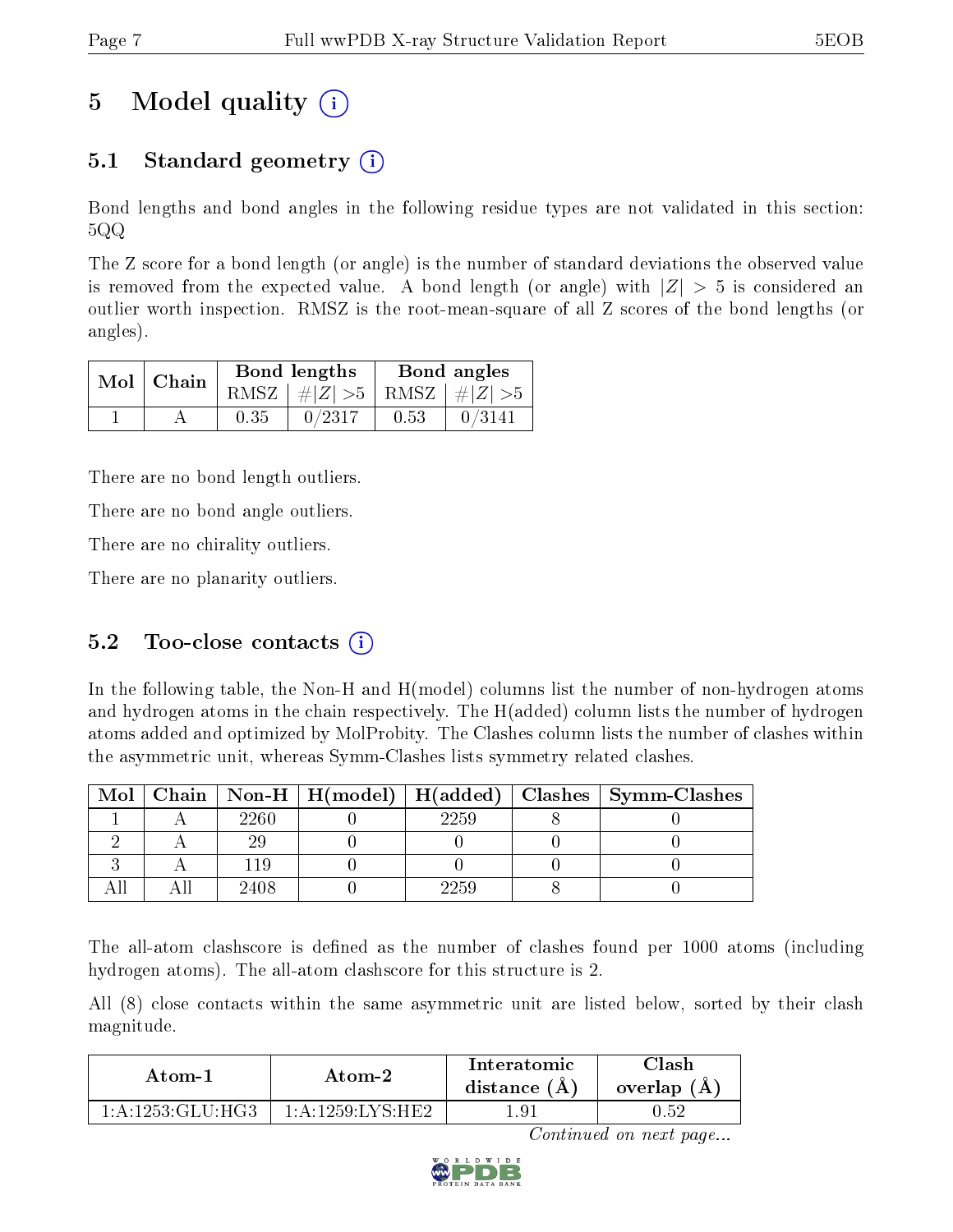| Atom-1             | Atom-2               | Interatomic<br>distance $(A)$ | Clash<br>overlap |
|--------------------|----------------------|-------------------------------|------------------|
| 1: A: 1120: GLU: O | 1: A: 1123: GLN: HG3 | 2.15                          | 0.46             |
| 1: A: 1344: PHE: O | 1:A:1345:ILE:HB      | 2.17                          | 0.43             |
| 1:A:1212:LEU:HD22  | $1: A:1216:$ PHE:HA  | 2.00                          | 0.42             |
| 1: A:1136:HIS:CG   | 1:A:1137:PRO:HD2     | 2.55                          | 0.42             |
| 1: A: 1201: VAL: O | 1:A:1203:ARG:HD3     | 2.20                          | 0.41             |
| 1:A:1251:ALA:HA    | 1:A:1267:TRP:CD2     | 2.55                          | 0.41             |
| 1: A: 1145: ILE:H  | 1:A:1145:ILE:HD13    | 186                           | በ 4በ             |

Continued from previous page...

There are no symmetry-related clashes.

#### 5.3 Torsion angles (i)

#### 5.3.1 Protein backbone  $(i)$

In the following table, the Percentiles column shows the percent Ramachandran outliers of the chain as a percentile score with respect to all X-ray entries followed by that with respect to entries of similar resolution.

The Analysed column shows the number of residues for which the backbone conformation was analysed, and the total number of residues.

| $Mol$   Chain | $\boldsymbol{\mathrm{Analysed}}$        | Favoured   Allowed   Outliers   Percentiles |  |                                                            |  |
|---------------|-----------------------------------------|---------------------------------------------|--|------------------------------------------------------------|--|
|               | $285/319$ (89\%)   282 (99\%)   3 (1\%) |                                             |  | $\begin{array}{ c c c c }\n\hline\n100 & 100\n\end{array}$ |  |

There are no Ramachandran outliers to report.

#### 5.3.2 Protein sidechains  $\hat{I}$

In the following table, the Percentiles column shows the percent sidechain outliers of the chain as a percentile score with respect to all X-ray entries followed by that with respect to entries of similar resolution.

The Analysed column shows the number of residues for which the sidechain conformation was analysed, and the total number of residues.

| Mol   Chain | Analysed                                  | Rotameric   Outliers   Percentiles |        |                                 |  |
|-------------|-------------------------------------------|------------------------------------|--------|---------------------------------|--|
|             | $\pm 246/283$ $(87\%)$ $\pm 239$ $(97\%)$ |                                    | 7 (3%) | $\vert 43 \vert \vert 20 \vert$ |  |

All (7) residues with a non-rotameric sidechain are listed below:

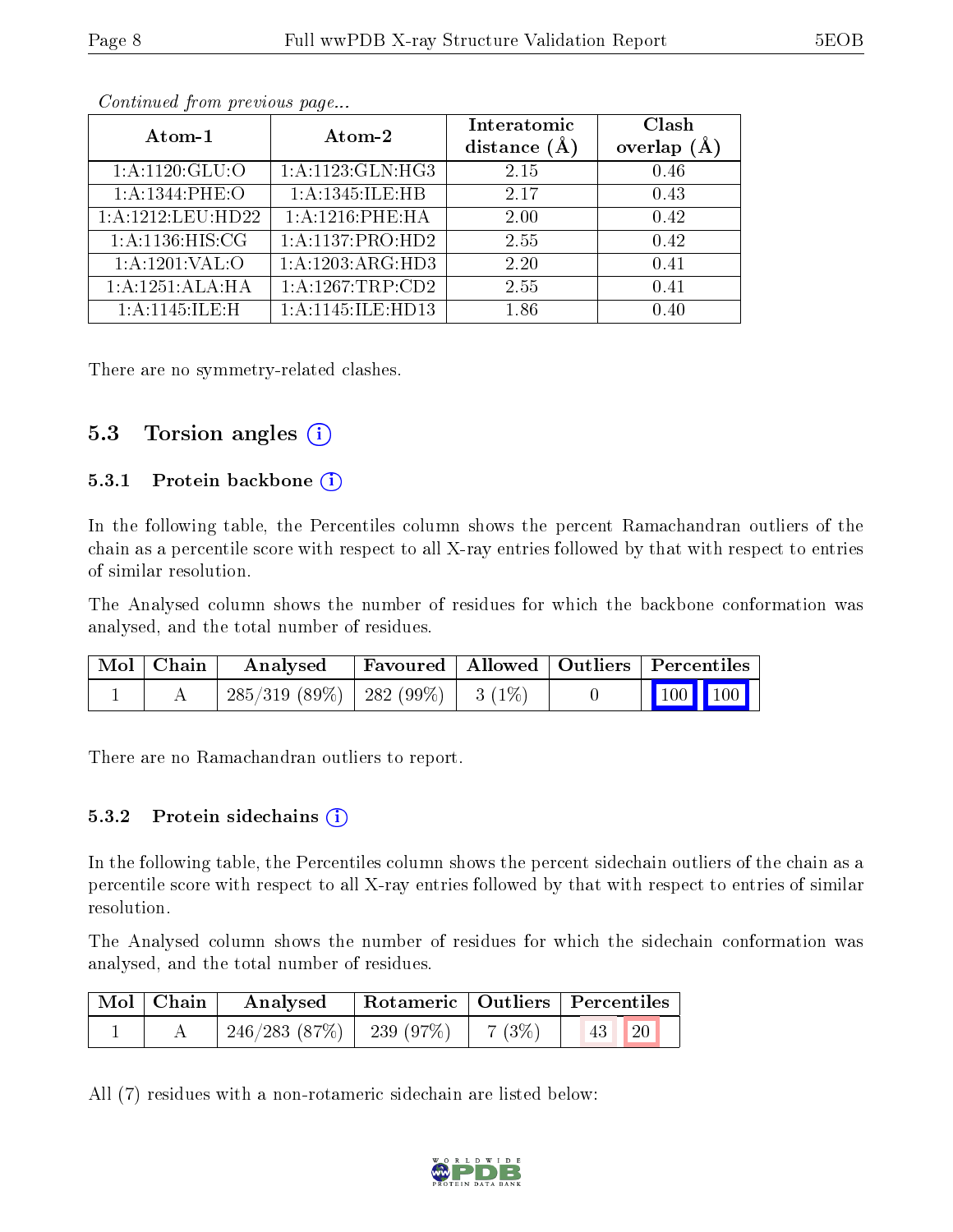| Mol | Chain        | Res  | <b>Type</b> |
|-----|--------------|------|-------------|
|     |              | 1098 | LEU         |
|     | $\mathsf{A}$ | 1100 | <b>ASN</b>  |
|     |              | 1118 | ILE         |
|     | A            | 1123 | <b>GLN</b>  |
|     |              | 1130 | ILE         |
|     |              | 1145 | ILE         |
|     |              | 1259 | LYS         |

Some sidechains can be flipped to improve hydrogen bonding and reduce clashes. There are no such sidechains identified.

#### 5.3.3 RNA  $(i)$

There are no RNA molecules in this entry.

### 5.4 Non-standard residues in protein, DNA, RNA chains (i)

There are no non-standard protein/DNA/RNA residues in this entry.

#### 5.5 Carbohydrates (i)

There are no carbohydrates in this entry.

### 5.6 Ligand geometry (i)

1 ligand is modelled in this entry.

In the following table, the Counts columns list the number of bonds (or angles) for which Mogul statistics could be retrieved, the number of bonds (or angles) that are observed in the model and the number of bonds (or angles) that are defined in the Chemical Component Dictionary. The Link column lists molecule types, if any, to which the group is linked. The Z score for a bond length (or angle) is the number of standard deviations the observed value is removed from the expected value. A bond length (or angle) with  $|Z| > 2$  is considered an outlier worth inspection. RMSZ is the root-mean-square of all Z scores of the bond lengths (or angles).

| $\mid$ Type $\mid$ Chain $\mid$ Res $\mid$<br>$\blacksquare$ Mol |                   |  | Bond lengths |                          |            | Bond angles |                                    |  |      |                                  |
|------------------------------------------------------------------|-------------------|--|--------------|--------------------------|------------|-------------|------------------------------------|--|------|----------------------------------|
|                                                                  |                   |  |              | $\lfloor$ Link $\rfloor$ | Counts     |             | $ RMSZ  \#  Z  > 2  $              |  |      | Counts   RMSZ $\vert \#  Z  > 2$ |
|                                                                  | $5{\rm Q}{\rm Q}$ |  | 1401         | $\overline{\phantom{0}}$ | 29, 33, 33 | 1.67        | $\frac{5(17\%)}{5(27\%)}$ 37,49,49 |  | 1.71 | 9(24%)                           |

In the following table, the Chirals column lists the number of chiral outliers, the number of chiral centers analysed, the number of these observed in the model and the number defined in the

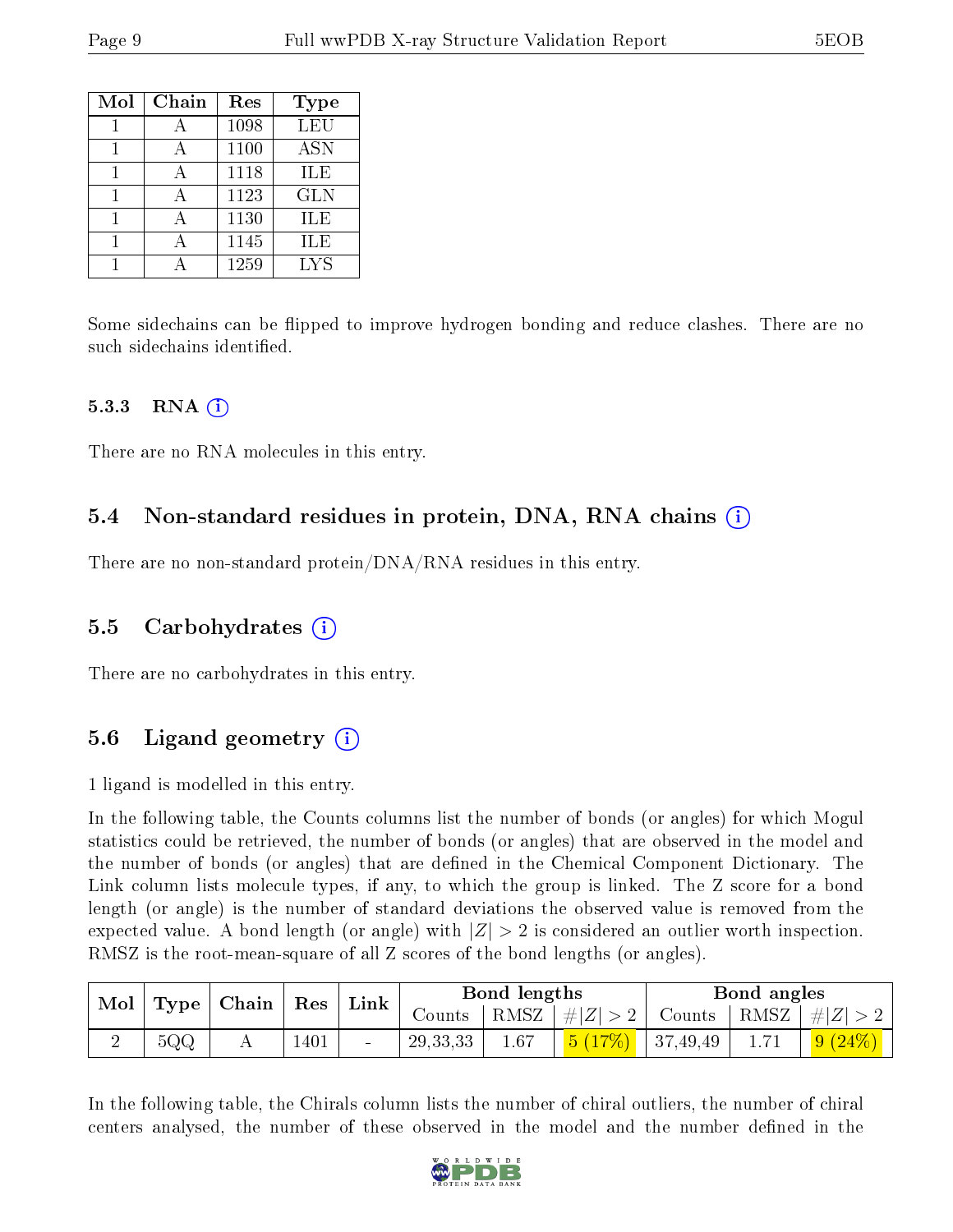Chemical Component Dictionary. Similar counts are reported in the Torsion and Rings columns. '-' means no outliers of that kind were identified.

|     |      | Mol   Type   Chain   Res   Link   Chirals | <b>Torsions</b>          | Rings |
|-----|------|-------------------------------------------|--------------------------|-------|
| 5QQ | 1401 |                                           | $6/14/16/16$   $0/5/5/5$ |       |

All (5) bond length outliers are listed below:

| Mol | Chain | Res  | Type | Atoms          |         | Observe d(A) | Ideal(A) |
|-----|-------|------|------|----------------|---------|--------------|----------|
|     |       | 1401 | 5QQ  | $C05-C06$      | $-5.72$ | 1.39         | 1.48     |
|     |       | 1401 | 5QQ  | $F14-C13$      | $-3.18$ | 1.33         | 1.37     |
|     |       | 1401 | 5QQ  | $\mid$ F15-C13 | $-2.72$ | 1.34         | 1.37     |
| റ   |       | 1401 | 5QQ  | $C24-C19$      | $-2.64$ | 1.38         | 1.42     |
| ച   |       | 1401 |      | $C07-N08$      | 2.58    | 1.35         | 1.31     |

All (9) bond angle outliers are listed below:

| Mol            | Chain | Res  | Type        | Atoms                                             | Z       | Observed $\binom{o}{c}$ | Ideal $({}^{\circ})$ |
|----------------|-------|------|-------------|---------------------------------------------------|---------|-------------------------|----------------------|
| $\overline{2}$ | А     | 1401 | 5QQ         | C06-C07-N08                                       | $-5.04$ | 119.64                  | 123.65               |
| $\overline{2}$ | А     | 1401 | 5QQ         | C05-C06-N27                                       | 3.21    | 118.98                  | 115.67               |
| 2              | А     | 1401 | 5QQ         | C21-N20-C19                                       | 2.82    | 121.29                  | 116.93               |
| $\overline{2}$ | А     | 1401 | 5QQ         | C07-N08-C09                                       | 2.64    | 119.36                  | 116.58               |
| 2              | А     | 1401 | 5QQ         | C <sub>22</sub> -C <sub>21</sub> -N <sub>20</sub> | $-2.19$ | 120.58                  | 123.94               |
| $\overline{2}$ | А     | 1401 | 5QQ         | $C16-C25-C24$                                     | $-2.19$ | 119.30                  | 121.97               |
| $\overline{2}$ | А     | 1401 | 5QQ         | F14-C13-C16                                       | $-2.18$ | 107.61                  | 109.91               |
| 2              | А     | 1401 | 5QQ         | C13-C12-N11                                       | 2.16    | 127.18                  | 122.63               |
| $\mathcal{P}$  | А     | 1401 | $5{\rm QQ}$ | $C29-C02-C03$                                     | $-2.09$ | 120.05                  | 122.83               |

There are no chirality outliers.

All (6) torsion outliers are listed below:

| Mol           | Chain | Res  | Type | Atoms           |
|---------------|-------|------|------|-----------------|
| 2             |       | 1401 | 5QQ  | N11-C12-C13-F15 |
| 2             |       | 1401 | 5QQ  | N26-C12-C13-F15 |
| $\mathcal{D}$ | А     | 1401 | 5QQ  | N11-C12-C13-F14 |
| $\Omega$      |       | 1401 | 5QQ  | N26-C12-C13-F14 |
| 2             | А     | 1401 | 5QQ  | C12-C13-C16-C17 |
| 9             |       | 1401 | 5QQ  | F15-C13-C16-C25 |

There are no ring outliers.

No monomer is involved in short contacts.

The following is a two-dimensional graphical depiction of Mogul quality analysis of bond lengths, bond angles, torsion angles, and ring geometry for all instances of the Ligand of Interest. In

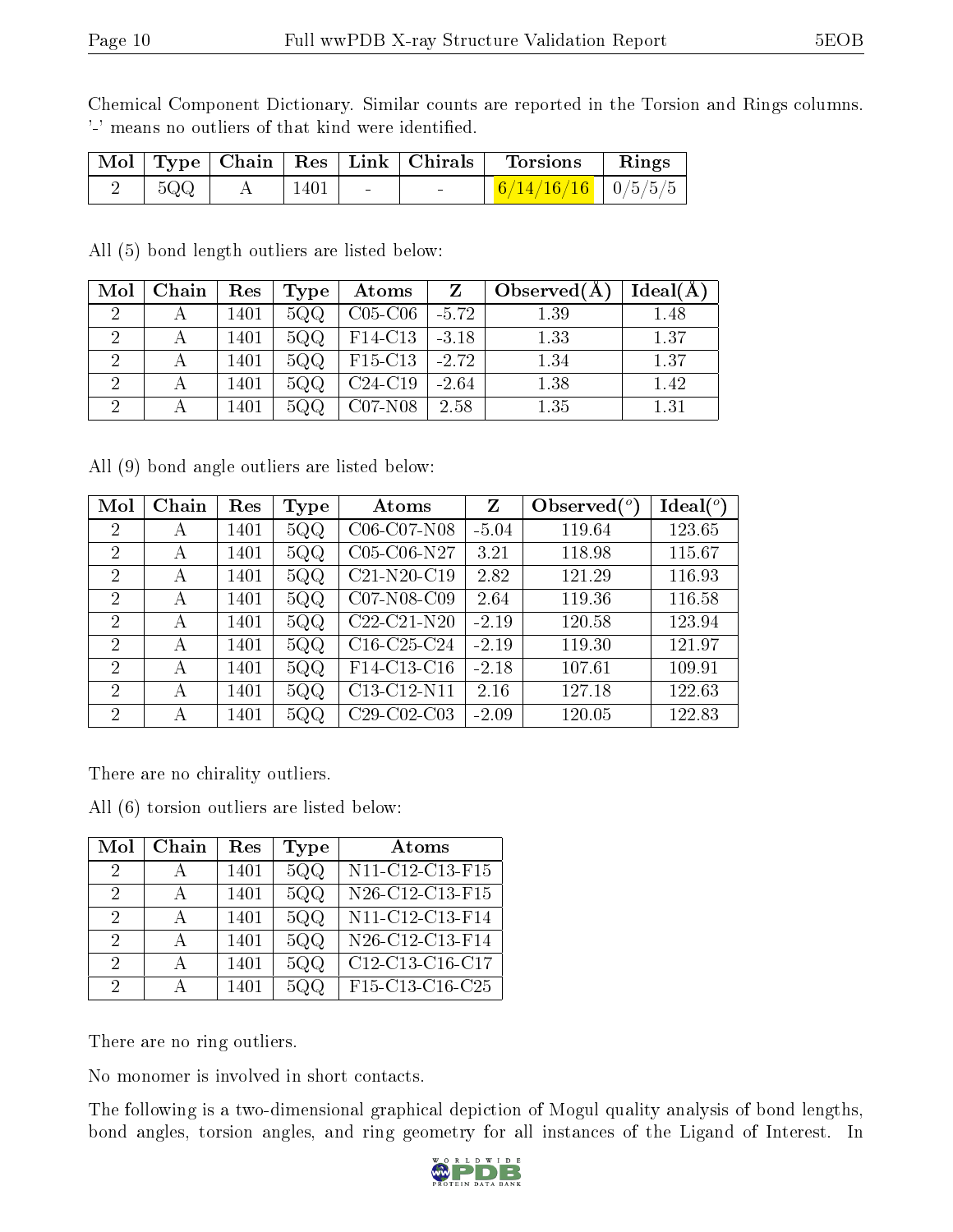addition, ligands with molecular weight > 250 and outliers as shown on the validation Tables will also be included. For torsion angles, if less then 5% of the Mogul distribution of torsion angles is within 10 degrees of the torsion angle in question, then that torsion angle is considered an outlier. Any bond that is central to one or more torsion angles identified as an outlier by Mogul will be highlighted in the graph. For rings, the root-mean-square deviation (RMSD) between the ring in question and similar rings identified by Mogul is calculated over all ring torsion angles. If the average RMSD is greater than 60 degrees and the minimal RMSD between the ring in question and any Mogul-identied rings is also greater than 60 degrees, then that ring is considered an outlier. The outliers are highlighted in purple. The color gray indicates Mogul did not find sufficient equivalents in the CSD to analyse the geometry.

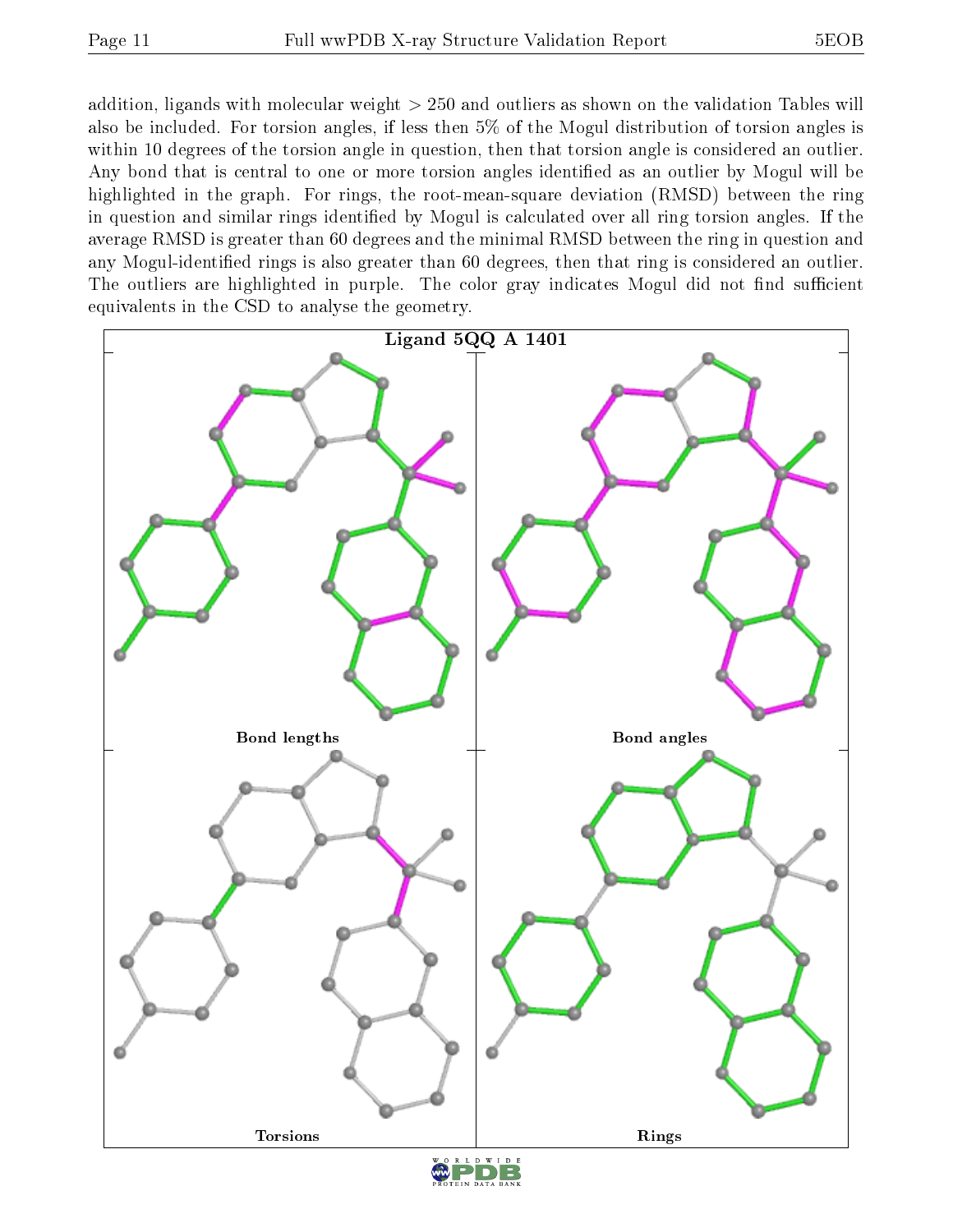## 5.7 [O](https://www.wwpdb.org/validation/2017/XrayValidationReportHelp#nonstandard_residues_and_ligands)ther polymers (i)

There are no such residues in this entry.

## 5.8 Polymer linkage issues (i)

There are no chain breaks in this entry.

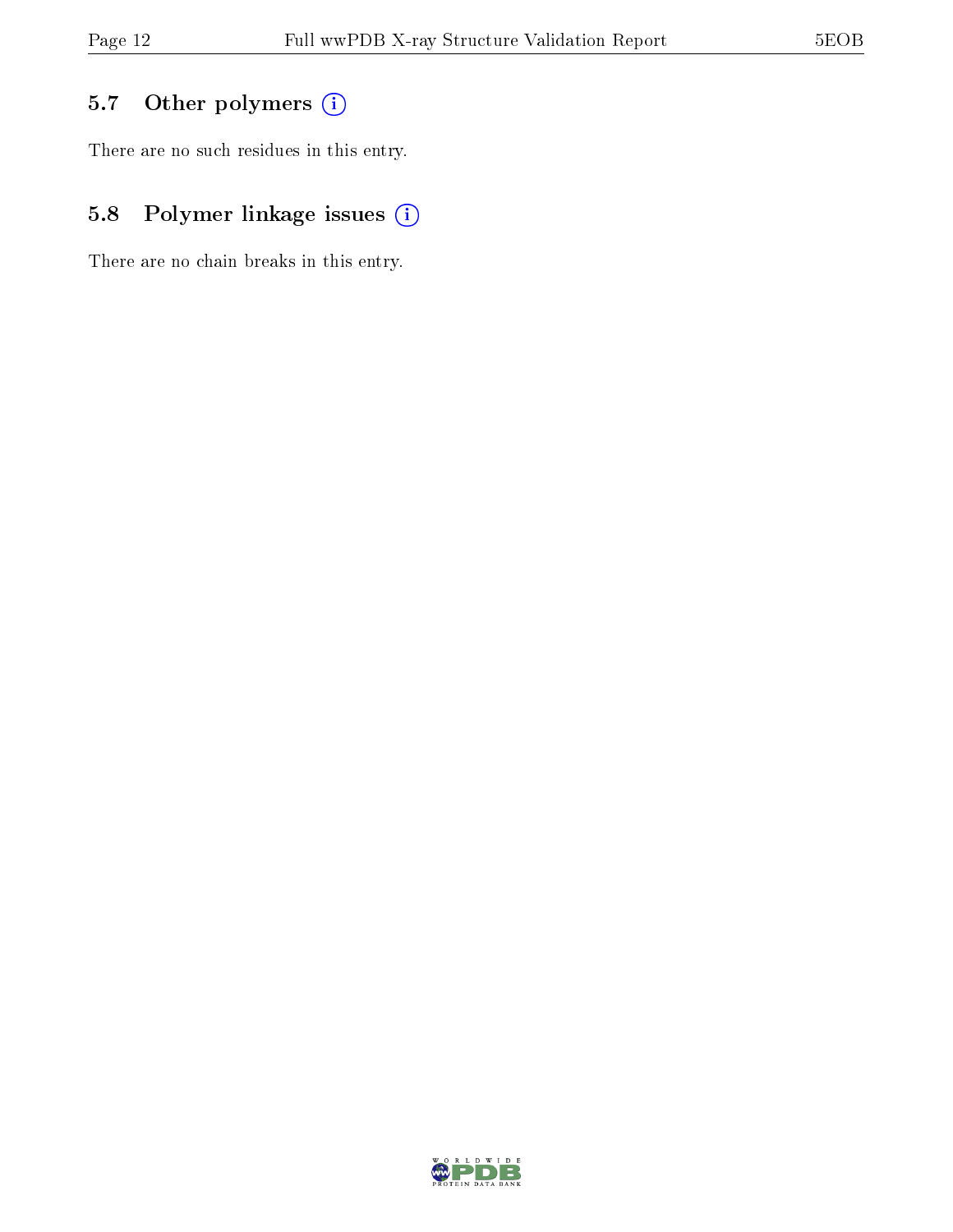## 6 Fit of model and data  $(i)$

## 6.1 Protein, DNA and RNA chains  $(i)$

In the following table, the column labelled  $#RSRZ> 2'$  contains the number (and percentage) of RSRZ outliers, followed by percent RSRZ outliers for the chain as percentile scores relative to all X-ray entries and entries of similar resolution. The OWAB column contains the minimum, median,  $95<sup>th</sup>$  percentile and maximum values of the occupancy-weighted average B-factor per residue. The column labelled ' $Q< 0.9$ ' lists the number of (and percentage) of residues with an average occupancy less than 0.9.

| $\blacksquare$ Mol | $\mid$ Chain | Analysed        | $<$ RSRZ $>$ | $\#\text{RSRZ}\text{>2}$ | $\mid$ OWAB( $A^2$ ) $\mid$ Q<0.9 |  |
|--------------------|--------------|-----------------|--------------|--------------------------|-----------------------------------|--|
|                    |              | $288/319(90\%)$ | 0.50         |                          | 28 (9%) 7 10 7, 16, 38, 62 5 (1%) |  |

All (28) RSRZ outliers are listed below:

| Mol            | Chain              | Res         | Type                    | <b>RSRZ</b>       |
|----------------|--------------------|-------------|-------------------------|-------------------|
| $\overline{1}$ | $\overline{\rm A}$ | 1237        | $\overline{\text{VAL}}$ | 11.3              |
| $\overline{1}$ | $\overline{\rm A}$ | 1241        | <b>THR</b>              | $\overline{10.5}$ |
| $\overline{1}$ | $\overline{A}$     | 1242        | $\overline{\text{GLY}}$ | $10.2\,$          |
| $\overline{1}$ | $\overline{\rm A}$ | 1107        | $\overline{\text{CYS}}$ | 7.4               |
| $\overline{1}$ | $\overline{\rm A}$ | 1101        | $\overline{\text{ASP}}$ | 6.9               |
| $\mathbf{1}$   | $\boldsymbol{A}$   | 1146        | $\overline{\text{CYS}}$ | 6.0               |
| $\overline{1}$ | $\overline{\rm A}$ | 1102        | <b>GLY</b>              | $5.5\,$           |
| $\overline{1}$ | $\overline{\rm A}$ | 1286        | $\overline{\text{ASP}}$ | $\overline{5.2}$  |
| $\mathbf{1}$   | $\overline{\rm A}$ | 1100        | $\overline{\text{ASN}}$ | 4.7               |
| $\overline{1}$ | $\overline{\rm A}$ | 1094        | <b>HIS</b>              | 4.5               |
| $\overline{1}$ | $\overline{\rm A}$ | 1243        | $\overline{\rm ALA}$    | $\overline{4.2}$  |
| $\overline{1}$ | $\overline{A}$     | 1290        | PHE                     | 3.9               |
| $\overline{1}$ | $\overline{A}$     | 1055        | <b>LEU</b>              | 3.6               |
| $\overline{1}$ | $\overline{\rm A}$ | 1257        | <b>THR</b>              | 3.6               |
| $\overline{1}$ | $\overline{A}$     | 1103        | $\overline{\text{LYS}}$ | 3.5               |
| $\overline{1}$ | $\overline{\rm A}$ | 1307        | <b>TYR</b>              | $\overline{3.3}$  |
| $\overline{1}$ | $\overline{\rm A}$ | <b>1150</b> | $\overline{{\rm GLU}}$  | $\overline{3.2}$  |
| $\overline{1}$ | $\overline{\rm A}$ | 1074        | <b>SER</b>              | 3.0               |
| $\overline{1}$ | $\overline{\rm A}$ | 1272        | <b>LEU</b>              | 2.9               |
| $\overline{1}$ | $\overline{A}$     | 1236        | $\overline{\text{SER}}$ | 2.7               |
| $\overline{1}$ | $\overline{\rm A}$ | 1271        | $\overline{\text{VAL}}$ | $2.6\,$           |
| $\overline{1}$ | $\overline{A}$     | 1149        | $\overline{\text{SER}}$ | 2.6               |
| $\overline{1}$ | $\overline{\rm A}$ | 1151        | $\overline{\text{GLY}}$ | 2.5               |
| $\overline{1}$ | $\overline{\rm A}$ | 1133        | $\overline{\rm ASP}$    | $\overline{2.3}$  |
| $\overline{1}$ | $\overline{\rm A}$ | 1056        | SER                     | 2.3               |
| $\overline{1}$ | $\overline{\rm A}$ | 1099        | $\overline{\text{ASP}}$ | 2.3               |
| $\overline{1}$ | $\overline{\rm A}$ | 1148        | $\overline{\text{ARG}}$ | $\overline{2.1}$  |

Continued on next page...

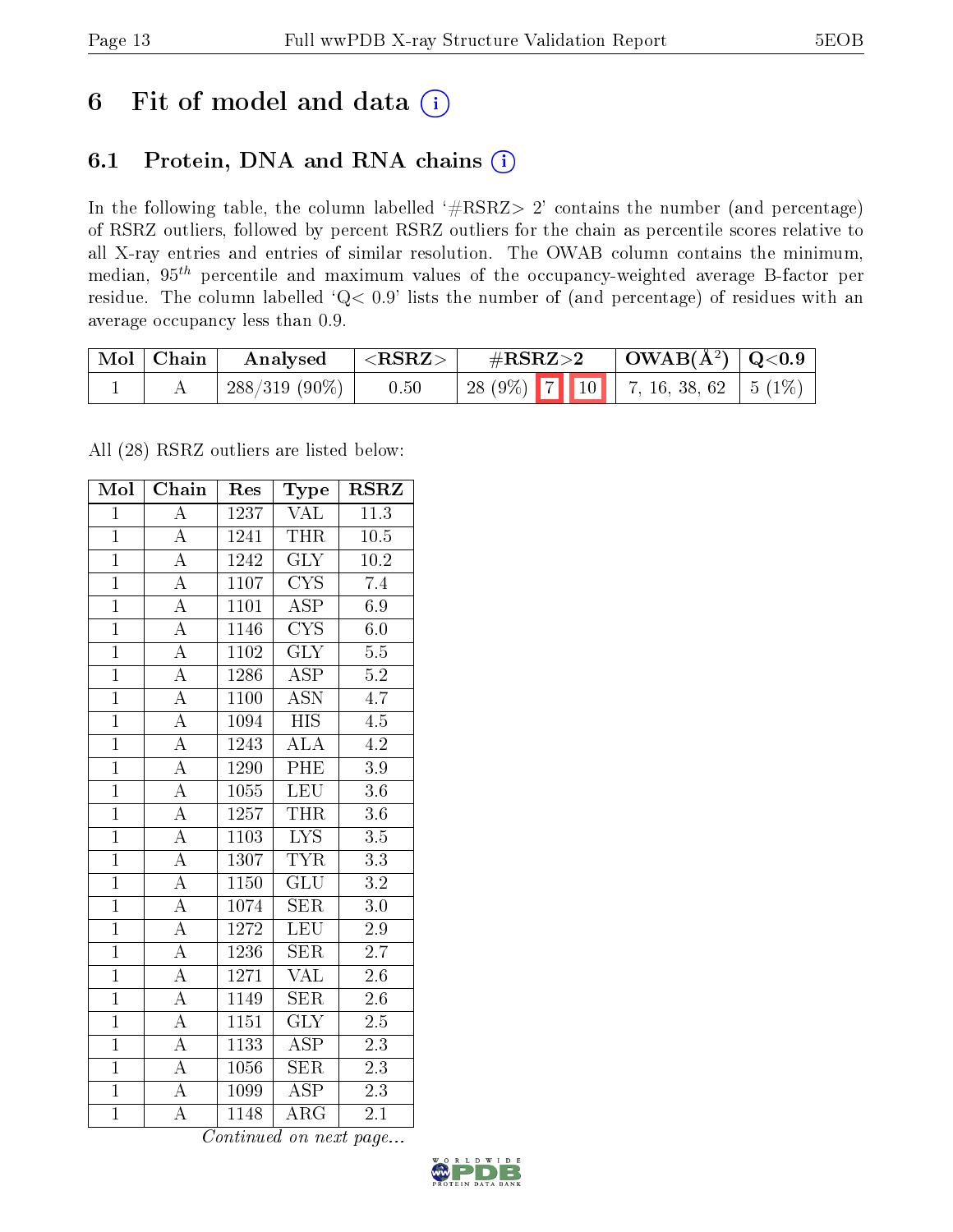Continued from previous page...

| $\overline{\text{Mol}}$   Chain   Res   Type |      | RSRZ |
|----------------------------------------------|------|------|
|                                              | L.HI |      |

### 6.2 Non-standard residues in protein, DNA, RNA chains (i)

There are no non-standard protein/DNA/RNA residues in this entry.

### 6.3 Carbohydrates (i)

There are no carbohydrates in this entry.

### 6.4 Ligands  $(i)$

In the following table, the Atoms column lists the number of modelled atoms in the group and the number defined in the chemical component dictionary. The B-factors column lists the minimum, median,  $95<sup>th</sup>$  percentile and maximum values of B factors of atoms in the group. The column labelled  $Q < 0.9$ ' lists the number of atoms with occupancy less than 0.9.

|     |      |       |                                                      |              | $\vert$ Mol $\vert$ Type $\vert$ Chain $\vert$ Res $\vert$ Atoms $\vert$ RSCC $\vert$ RSR $\vert$ B-factors(A <sup>2</sup> ) $\vert$ Q<0.9 |  |
|-----|------|-------|------------------------------------------------------|--------------|--------------------------------------------------------------------------------------------------------------------------------------------|--|
| 5QQ | 1401 | 29/29 | $\begin{array}{c} \begin{array}{c} \end{array}$ 0.94 | $\vert 0.09$ | 11, 13, 25, 31                                                                                                                             |  |

The following is a graphical depiction of the model fit to experimental electron density of all instances of the Ligand of Interest. In addition, ligands with molecular weight  $> 250$  and outliers as shown on the geometry validation Tables will also be included. Each fit is shown from different orientation to approximate a three-dimensional view.